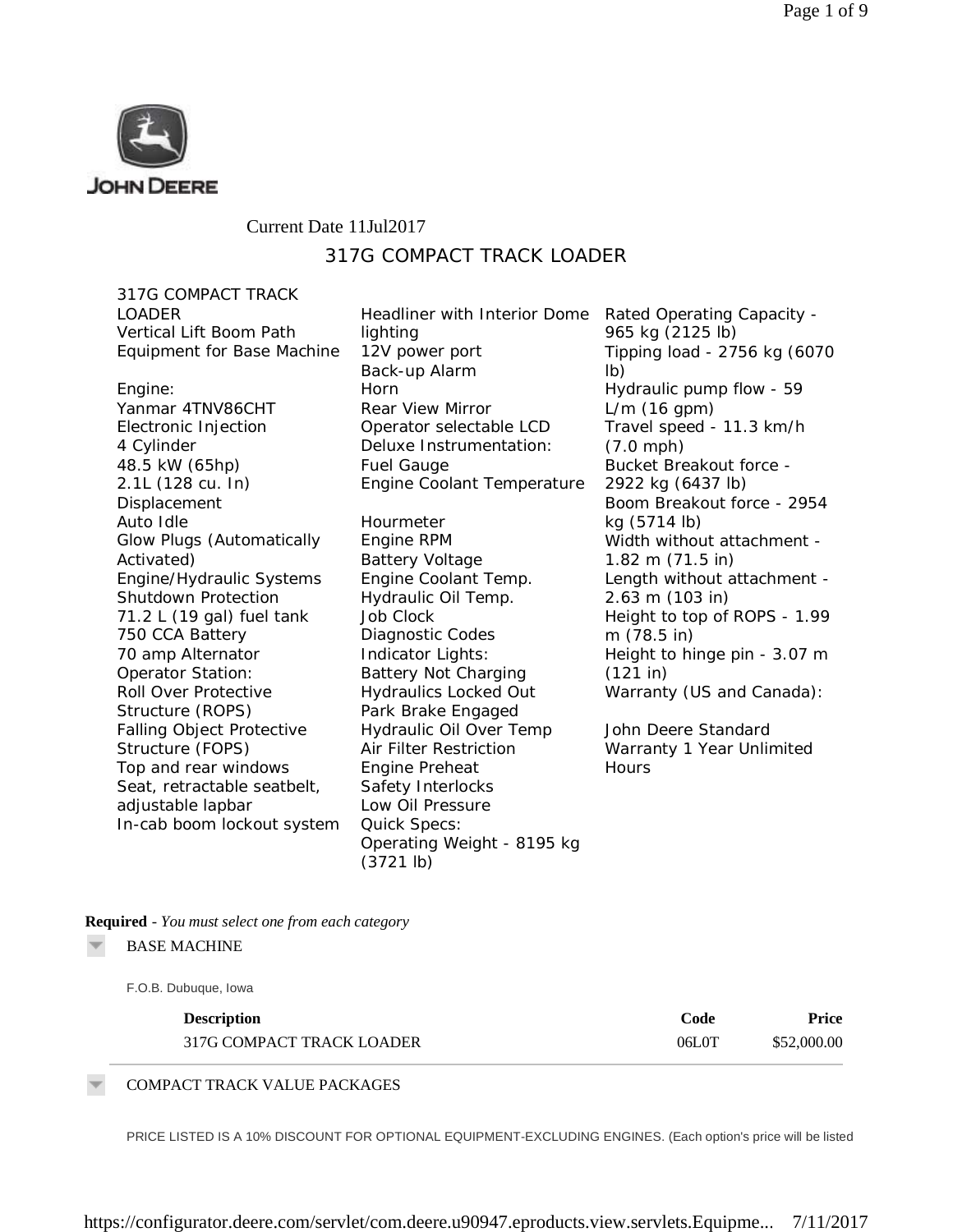on the same line as that option.)

| <b>Description</b>                                                                                                                                                                                                                                                                                                                                                                                                                                                                                                                                                                                                                         | Code | <b>Price</b>  |
|--------------------------------------------------------------------------------------------------------------------------------------------------------------------------------------------------------------------------------------------------------------------------------------------------------------------------------------------------------------------------------------------------------------------------------------------------------------------------------------------------------------------------------------------------------------------------------------------------------------------------------------------|------|---------------|
| <b>Standard Compact Track Loader</b>                                                                                                                                                                                                                                                                                                                                                                                                                                                                                                                                                                                                       | 0800 | In Base Price |
| Note: Includes standard equipment                                                                                                                                                                                                                                                                                                                                                                                                                                                                                                                                                                                                          |      |               |
| Rental Package EH with ISO                                                                                                                                                                                                                                                                                                                                                                                                                                                                                                                                                                                                                 | 0875 | $(\$215.00)$  |
| Package Includes:<br>E-H (ISO Pattern) Joystick Controls (0950)<br>Single-Speed (1025)<br>Engine - Turbocharged (1301)<br>English Operator's Manual & Decals (1501)<br>12.6 in Tracks (2510)<br>Standard Hydraulics (3000)<br>2-Inch Seat Belt (4000)<br>Manual Quik-Tatch (5000)<br>Canopy - ROPS / FOPS (5200)<br>Seat (Vinyl) (6000)                                                                                                                                                                                                                                                                                                    |      |               |
| Utility Package with E-H (ISO or H Pattern) Switchable with Performance<br>Package                                                                                                                                                                                                                                                                                                                                                                                                                                                                                                                                                         | 0880 | $(\$841.00)$  |
| Package Includes:<br>E-H (ISO or H Pattern Switchable) with Performance Package (0985)<br>Single Speed (1025)<br>Engine - Turbocharged (1301)<br>English Operator's Manual & Decals (1501)<br>15.7 in Tracks (2600)<br>Standard Hydraulics, Hydraulic Self-Leveling Up and Ride Control (3004)<br>2-Inch Seat Belt (4000)<br>Power Quik-Tatch (5001)<br>Canopy - ROPS / FOPS (5200)<br>Vinyl, Air-Ride Seat (6003)<br>Keyless Start (Sealed Switch Module) (8395)<br>Deluxe Lighting Package (8515)                                                                                                                                        |      |               |
| Cab with Air Conditioning, Heat / Defrost & E-H (ISO or H Pattern<br>Switchable) with Performance Package & Narrow Tracks                                                                                                                                                                                                                                                                                                                                                                                                                                                                                                                  | 0882 | (\$1,156.00)  |
| Package Includes:<br>E-H (ISO or H-Pattern Switchable) with Performance Package (0985)<br>Single Speed (1025)<br>Engine - Turbocharged (1301)<br>English Operator's Manual & Decals (1501)<br>12.6 in Tracks (2500)<br>Standard Hydraulics, Hydraulic Self-Leveling Up and Ride Control (3004)<br>3-Inch Seat Belt with Shoulder Harness (4003)<br>Power Quik-Tatch (5001)<br>Cab Enclosure with Air Conditioning, Heat and Defrost (5204)<br>Air Suspension Seat (Cloth with Heat) (6006)<br>Chrome Exhaust (8225)<br>Radio, AM/FM with Aux Input (8340)<br>Foot Rest with Floormat (8380)<br>Keyless Start (Sealed Switch Module) (8395) |      |               |
| Cab with Air Conditioning, Heat / Defrost & E-H (ISO or H Pattern<br>Switchable) with Performance Package                                                                                                                                                                                                                                                                                                                                                                                                                                                                                                                                  | 0885 | (\$1,419.00)  |
| Package Includes:<br>E-H (ISO or H-Pattern Switchable) with Performance Package (0985)<br>Single Speed (1025)<br>Engine - Turbocharged (1301)<br>English Operator's Manual & Decals (1501)<br>15.7 in Tracks (2600)<br>Standard Hydraulics, Hydraulic Self-Leveling Up and Ride Control (3004)<br>3-Inch Seat Belt with Shoulder Harness (4003)<br>Power Quik-Tatch (5001)<br>Cab Enclosure with Air Conditioning, Heat and Defrost (5204)<br>Air Suspension Seat (Cloth with Heat) (6006)                                                                                                                                                 |      |               |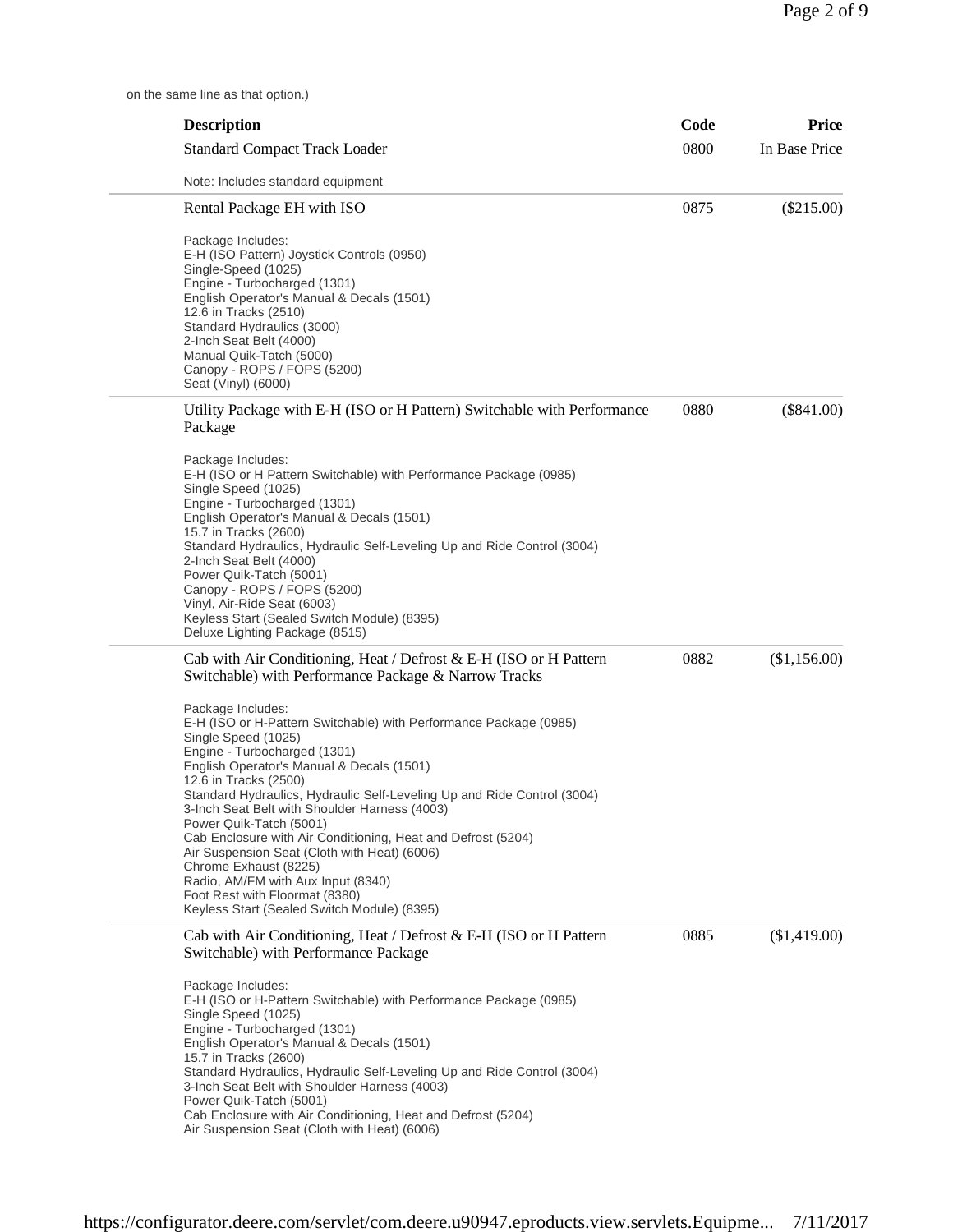Chrome Exhaust (8225) Radio, AM/FM with Aux Input (8340) Foot Rest with Floormat (8380) Keyless Start (Sealed Switch Module) (8395) Deluxe Lighting Package (8515)

## ENGINE

 $\overline{\phantom{a}}$ 

 $\overline{\phantom{a}}$ 

 $\overline{\mathbb{V}}$ 

 $\overline{\mathcal{F}}$ 

|                   | <b>Description</b>                                                                                                                                             | Code | Price         |
|-------------------|----------------------------------------------------------------------------------------------------------------------------------------------------------------|------|---------------|
|                   | Engine - Turbocharged                                                                                                                                          | 1301 | \$1,304.00    |
|                   | Option for the United States, Canada, or regions that use ultra low sulfur fuels. This<br>engine is certified to FT4 EPA emission standards.                   |      |               |
|                   | Yanmar 4TNV86CT 2.0L<br>4 Cylinder Turbo-Charged<br>65 Gross hp (48.5 kW)<br>61 Net hp (45.6 kW)                                                               |      |               |
|                   | <b>OPERATOR STATION</b>                                                                                                                                        |      |               |
|                   | <b>Description</b>                                                                                                                                             | Code | Price         |
|                   | Canopy - ROPS / FOPS                                                                                                                                           | 5200 | In Base Price |
|                   | Cab Enclosure with Heat and Defrost                                                                                                                            | 5202 | \$2,916.00    |
|                   | Cab Enclosure with Air-Conditioning, Heat and Defrost                                                                                                          | 5204 | \$4,473.00    |
|                   | Glass Front Door w/ Wiper and Glass Slide Windows. Requires 2-inch Seat Belt<br>with Shoulder Harness (4001) or 3-inch Seat Belt with Shoulder Harness (4003). |      |               |
| <b>SEAT</b>       |                                                                                                                                                                |      |               |
|                   | <b>Description</b>                                                                                                                                             | Code | Price         |
|                   | Seat (Vinyl)                                                                                                                                                   | 6000 | $(\$417.00)$  |
|                   | Mechanical Suspension Seat (Vinyl)                                                                                                                             | 6001 | In Base Price |
|                   | Vinyl, Air-Ride Seat                                                                                                                                           | 6003 | \$452.00      |
|                   | Air Suspension Seat (Cloth with Heat)                                                                                                                          | 6006 | \$625.00      |
|                   | For use with Cab 5204.                                                                                                                                         |      |               |
| <b>SEAT BELTS</b> |                                                                                                                                                                |      |               |
|                   | <b>Description</b>                                                                                                                                             | Code | Price         |
|                   | 2-Inch Seat Belt                                                                                                                                               | 4000 | In Base Price |
|                   | For use with Canopy - ROPS / FOPS (5200).                                                                                                                      |      |               |
|                   | 2-Inch Seat Belt with Shoulder Harness                                                                                                                         | 4001 | \$212.00      |
|                   | 3-Inch Seat Belt with Shoulder Harness                                                                                                                         | 4003 | \$379.00      |
| <b>CONTROLS</b>   |                                                                                                                                                                |      |               |
|                   | <b>Description</b>                                                                                                                                             | Code | <b>Price</b>  |
|                   | E-H (ISO Pattern) Joystick Controls                                                                                                                            | 0950 | \$2,565.00    |
|                   | E-H (ISO or H Pattern Switchable) with Performance Package                                                                                                     | 0985 | \$3,067.00    |
|                   |                                                                                                                                                                |      |               |

https://configurator.deere.com/servlet/com.deere.u90947.eproducts.view.servlets.Equipme... 7/11/2017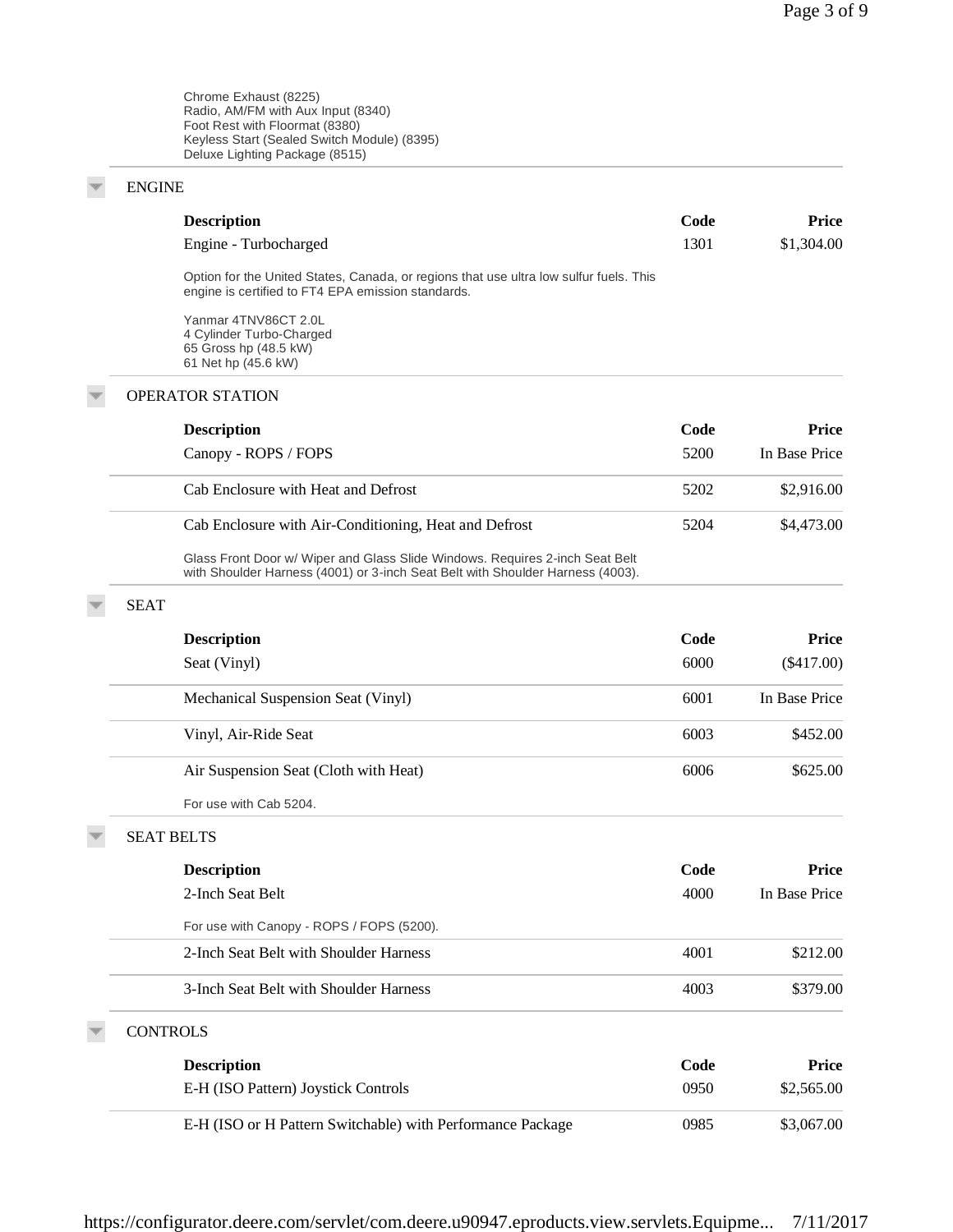| Includes:<br>Selectable Propel Aggressiveness Settings (Production, Utility, Precision modes)<br>Creeper Mode<br>Boom and Bucket Speed Settings (Production, Utility, Precision modes) |             |               |
|----------------------------------------------------------------------------------------------------------------------------------------------------------------------------------------|-------------|---------------|
| Code 8395 Keyless Start (Sealed Switch Module) is required.                                                                                                                            |             |               |
| Includes Switchable Accelerator/Decelerator with right side foot pedal when<br>operating in ISO or H-Pattern Joystick Control mode.                                                    |             |               |
| <b>TRANSMISSION</b>                                                                                                                                                                    |             |               |
| <b>Description</b>                                                                                                                                                                     | <b>Code</b> | <b>Price</b>  |
| Single-Speed                                                                                                                                                                           | 1025        | In Base Price |
| <b>HYDRAULIC OPTIONS</b>                                                                                                                                                               |             |               |
| <b>Description</b>                                                                                                                                                                     | Code        | Price         |
| <b>Standard Hydraulics</b>                                                                                                                                                             | 3000        | In Base Price |
| Auxiliary Pump Flow = 16 gpm                                                                                                                                                           |             |               |
| Standard Hydraulics and Hydraulic Self-Leveling Up                                                                                                                                     | 3001        | \$575.00      |
| Auxiliary Pump Flow = 16 gpm                                                                                                                                                           |             |               |
| Standard Hydraulics, Hydraulic Self-Leveling Up and Ride Control                                                                                                                       | 3004        | \$1,250.00    |
| Auxiliary Pump Flow = 16 gpm                                                                                                                                                           |             |               |
| <b>QUIK-TATCH</b>                                                                                                                                                                      |             |               |
| <b>Description</b>                                                                                                                                                                     | Code        | Price         |
| Manual Quik-Tatch                                                                                                                                                                      | 5000        | In Base Price |
| Power Quik-Tatch                                                                                                                                                                       | 5001        | \$724.00      |
| <b>TRACKS</b>                                                                                                                                                                          |             |               |
| <b>Description</b>                                                                                                                                                                     | Code        | <b>Price</b>  |
| Offset Block Lug Rubber Tracks - 12.6 in                                                                                                                                               | 2500        | No Charge     |
| Narrow stance, gives 65.1" CTL width.                                                                                                                                                  |             |               |
| Offset Block Lug Rubber Tracks - 12.6 in                                                                                                                                               | 2510        | In Base Price |
| Wide stance, gives 68.3" CTL width.                                                                                                                                                    |             |               |
| Zig-Zag Bar Track - 12.6 in.                                                                                                                                                           | 2550        | \$200.00      |
| Narrow stance, gives 65.1" CTL width.                                                                                                                                                  |             |               |
| Zig-Zag Bar Track - 12.6 in.                                                                                                                                                           | 2570        | \$200.00      |
| Wide stance, gives 68.3" CTL width.                                                                                                                                                    |             |               |
| Offset Block Lug Rubber Tracks - 15.8"                                                                                                                                                 | 2600        | \$1,430.00    |
| Wide stance, gives 71.5" CTL width.                                                                                                                                                    |             |               |
| Wide Zig-Zag Bar Track - 15.8 in.                                                                                                                                                      | 2645        | \$1,630.00    |
| Wide stance, gives 71.5" CTL width.                                                                                                                                                    |             |               |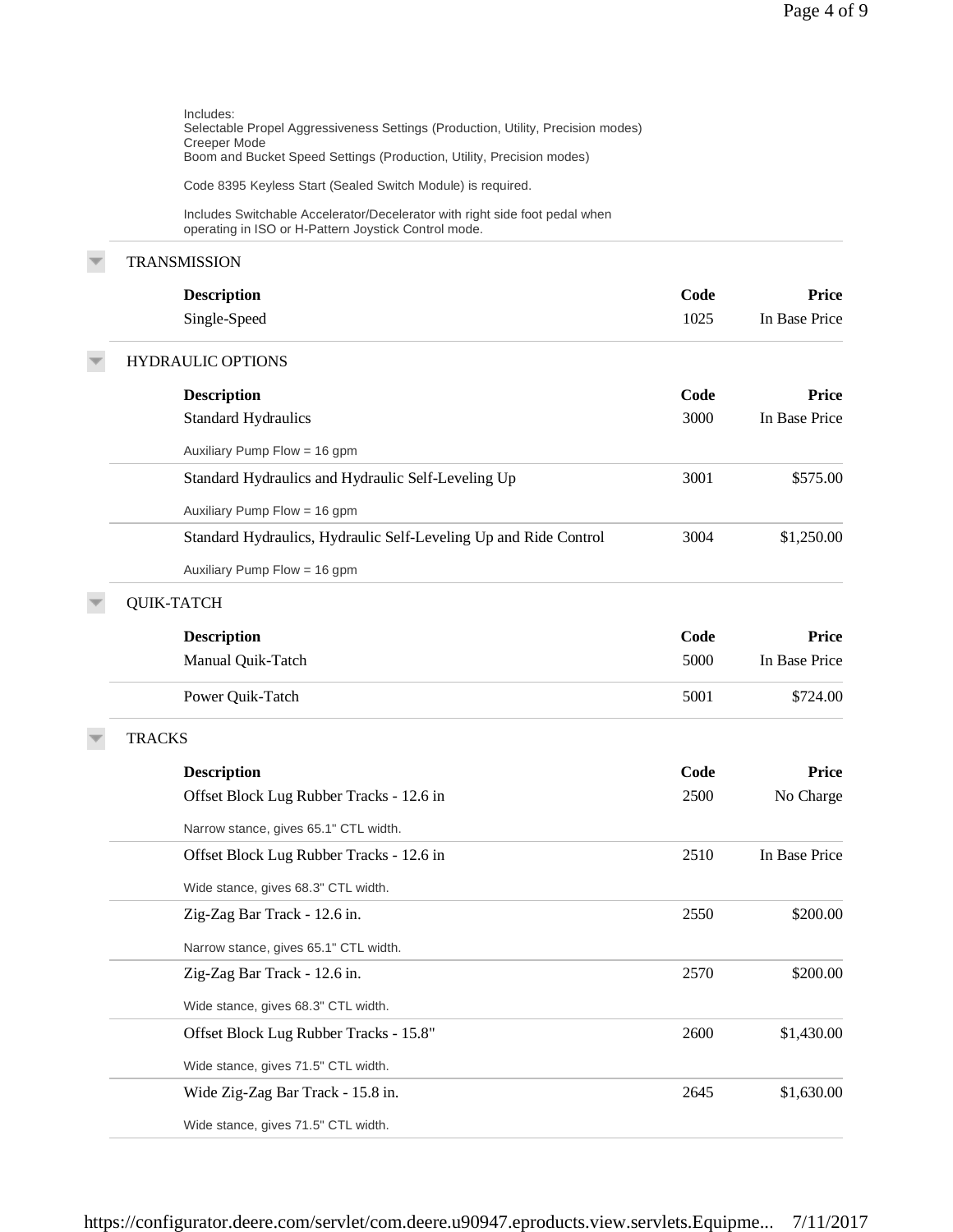## OPERATOR MANUAL & DECALS

 $\overline{\phantom{m}}$ 

| <b>Description</b>                                                                                                                                                                                               | Code | Price      |
|------------------------------------------------------------------------------------------------------------------------------------------------------------------------------------------------------------------|------|------------|
| English Operator's Manual & Decals                                                                                                                                                                               | 1501 | No Charge  |
| For use with FT4 Engine                                                                                                                                                                                          |      |            |
| Spanish Operator's Manual & Decals                                                                                                                                                                               | 1515 | No Charge  |
| For use with FT4 Engine                                                                                                                                                                                          |      |            |
| <b>Optional</b> - Select as desired                                                                                                                                                                              |      |            |
| KITS AND ACCESSORIES - FACTORY INSTALLED                                                                                                                                                                         |      |            |
| <b>Description</b>                                                                                                                                                                                               | Code | Price      |
| Battery, Heavy Duty, 925cca                                                                                                                                                                                      | 8045 | \$55.00    |
| NOTE: Not for use with Cold Start Package (8050).                                                                                                                                                                |      |            |
| Cold Start Package                                                                                                                                                                                               | 8050 | \$303.00   |
| Includes Heavy Duty 925cca Battery, Hydraulic Bypass, and Block Heater. (110                                                                                                                                     |      |            |
| volt)<br>Includes Hydrau XR Cold Start Oil for Hydraulics                                                                                                                                                        |      |            |
| Rear Counterweight, 2 100LBS                                                                                                                                                                                     | 8131 | \$375.00   |
| Chrome Exhaust                                                                                                                                                                                                   | 8225 |            |
|                                                                                                                                                                                                                  |      | \$75.00    |
| Radio, AM/FM with Aux Input                                                                                                                                                                                      | 8340 | \$540.00   |
| For use with enclosed cab only: codes 5204 & 5205                                                                                                                                                                |      |            |
| Foot Rest with Floormat                                                                                                                                                                                          | 8380 | \$144.00   |
| For use with E-H (ISO Pattern) Joystick Controls (0950), or E-H (H Pattern)<br>Joystick Controls (0975).                                                                                                         |      |            |
| Keyless Start (Sealed Switch Module)                                                                                                                                                                             | 8395 | \$399.00   |
| Includes: programmable machine security code system                                                                                                                                                              |      |            |
| E-H Attachment Performance Package                                                                                                                                                                               | 8400 | \$296.00   |
| Replaces standard auxiliary couplers with connect under pressure couplers.<br>Includes 3 pin and 14 pin attachment control electrical harness.<br>Fully populated Joysticks with 4th function auxiliary control. |      |            |
| Deluxe Lighting Package                                                                                                                                                                                          | 8515 | \$900.00   |
| Includes 2 additional side lights and LED light bulbs for all exterior machine lights.                                                                                                                           |      |            |
| <b>BUCKETS:</b>                                                                                                                                                                                                  |      |            |
| See Attachments for Multi-Purpose Buckets                                                                                                                                                                        |      |            |
| <b>Description</b>                                                                                                                                                                                               | Code | Price      |
| 66 in. Construction Bucket (16.2 cu. ft.)                                                                                                                                                                        | 9031 | \$997.00   |
| 66 in. Construction Bucket (16.2 cu. ft.) with Edge                                                                                                                                                              | 9032 | \$1,139.00 |
| 66 in. Dirt Bucket (14.5 cu. ft.)                                                                                                                                                                                | 9033 | \$870.00   |
|                                                                                                                                                                                                                  |      |            |

66 in. Dirt Bucket (14.5 cu. ft.) with Edge 9034 \$1,082.00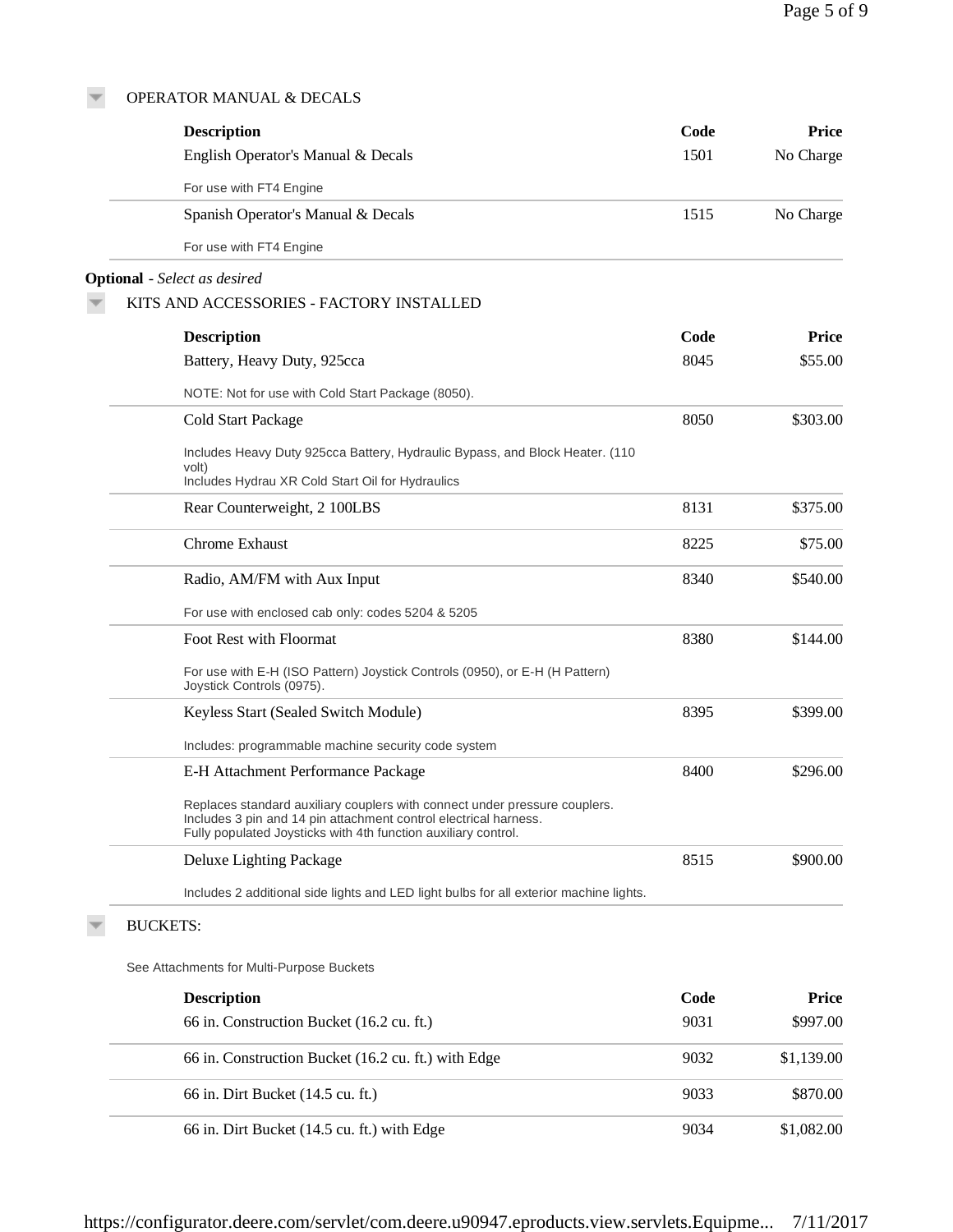| 66 in. Dirt Bucket (14.5 cu. ft.) with Teeth                                                                                                                                    | 9035     | \$1,048.00   |
|---------------------------------------------------------------------------------------------------------------------------------------------------------------------------------|----------|--------------|
| 66 in. Tooth Bucket (16.2 cu. ft.)                                                                                                                                              | 9200     | \$1,099.00   |
| 66 in. Utility Bucket (20.6 cu. ft.)                                                                                                                                            | 9310     | \$963.00     |
| 66 in. Utility Bucket (20.6 cu. ft.) with Edge                                                                                                                                  | 9311     | \$1,128.00   |
| 72 in. Construction Bucket (17.8 cu. ft.)                                                                                                                                       | 9040     | \$1,030.00   |
| 72 in. Construction Bucket (17.8 cu. ft.) with Edge                                                                                                                             | 9041     | \$1,231.00   |
| 72 in. Tooth Bucket (17.8 cu. ft.)                                                                                                                                              | 9210     | \$1,231.00   |
| 72 in. Utility Bucket (22.6 cu. ft.)                                                                                                                                            | 9320     | \$1,065.00   |
| 72 in. Utility Bucket (22.6 cu. ft.) with Edge                                                                                                                                  | 9321     | \$1,252.00   |
| 76 in. HD Construction Bucket (18.5 cu. ft.)                                                                                                                                    | 9045     | \$1,096.00   |
| 76 in. HD Construction Bucket (18.5 cu. ft.) with Edge                                                                                                                          | 9046     | \$1,319.00   |
| 76 in. HD Tooth Bucket (18.5 cu. ft.)                                                                                                                                           | 9215     | \$1,322.00   |
| 66 in. Grading Heel Bucket (14.3 cu. Ft)                                                                                                                                        | 9028     | \$970.00     |
| 66 in. Grading Heel Bucket (14.3 cu. Ft) with Teeth                                                                                                                             | 9030     | \$1,170.00   |
| <b>EXPORT CODES</b>                                                                                                                                                             |          |              |
| Code<br><b>Description</b>                                                                                                                                                      |          | <b>Price</b> |
| SPECIAL EQUIPMENT - ORDER AS DESIRED                                                                                                                                            |          |              |
| <b>Description</b>                                                                                                                                                              | Code     | <b>Price</b> |
| <b>Rust Preventative</b>                                                                                                                                                        | 9909     | \$160.00     |
| Coating protects exposed unpainted surfaces from road salt during shipment.<br>Applied at PSL.<br>Not for use with export shipments as export pricing includes rust prevention. |          |              |
| DEALER-INSTALLED KITS                                                                                                                                                           |          |              |
| <b>Description</b>                                                                                                                                                              | Code     | <b>Price</b> |
| <b>Buckets</b>                                                                                                                                                                  |          |              |
| 66 in. Construction Bucket (16.2 cu. ft.)                                                                                                                                       | KV11630  | \$997.00     |
| 66 in. Construction Bucket (16.2 cu. ft.) with Edge                                                                                                                             | KV24751  | \$1,139.00   |
| 66 in. Dirt Bucket (14.5 cu. ft.)                                                                                                                                               | AT354876 | \$870.00     |
| 66 in. Dirt Bucket (14.5 cu. ft.) with Edge                                                                                                                                     | AT354874 | \$1,082.00   |
| 66 in. Dirt Bucket (14.5 cu. ft.) with Teeth                                                                                                                                    | AT354880 | \$1,048.00   |
| 66 in. Foundry Bucket (14.6 cu. ft.)                                                                                                                                            | KV11636  | \$889.00     |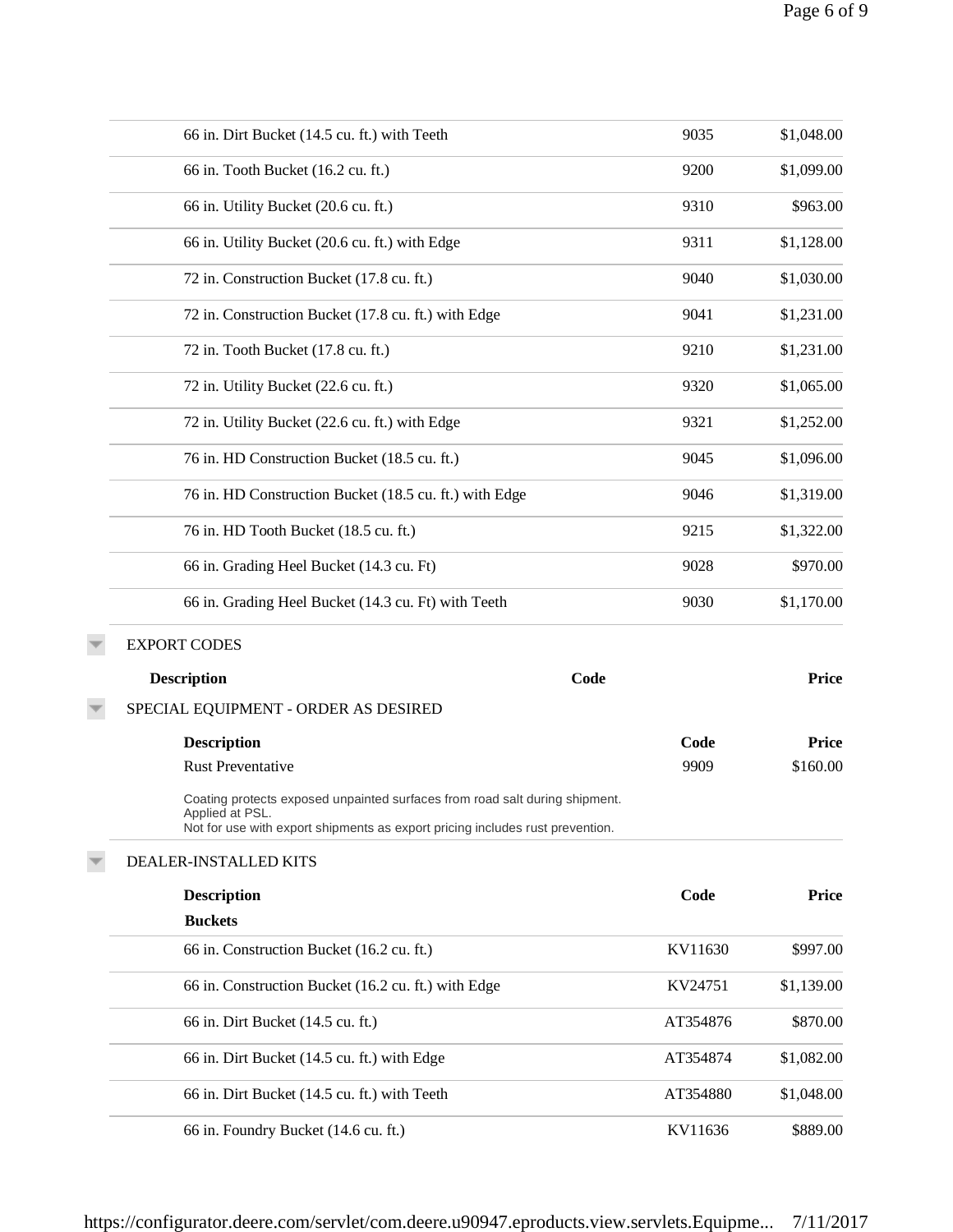| 66 in. Grading Heel Bucket (15.4 cu. ft.)                                                                                                 | AT440989 | \$970.00   |
|-------------------------------------------------------------------------------------------------------------------------------------------|----------|------------|
| 66 in. Grading Heel Bucket (15.4 cu. ft.) with Teeth                                                                                      | AT441048 | \$1,170.00 |
| 66 in. Tooth Bucket (16.2 cu. ft.)                                                                                                        | KV12311  | \$1,099.00 |
| 66 in. Utility Bucket (20.6 cu. ft.)                                                                                                      | KV22801  | \$963.00   |
| 66 in. Utility Bucket (20.6 cu. ft.) with Edge                                                                                            | KV24755  | \$1,128.00 |
| 72 in. Construction Bucket (17.8 cu. ft.)                                                                                                 | AT319177 | \$1,030.00 |
| 72 in. Construction Bucket (17.8 cu. ft.) with Edge                                                                                       | AT322309 | \$1,231.00 |
| 72 in. Foundry Bucket (16.0 cu. ft.)                                                                                                      | KV11637  | \$956.00   |
| 72 in. Tooth Bucket (17.8 cu. ft.)                                                                                                        | AT321177 | \$1,231.00 |
| 72 in. Utility Bucket (22.6 cu. ft.)                                                                                                      | KV21474  | \$1,065.00 |
| 72 in. Utility Bucket (22.6 cu. ft.) with Edge                                                                                            | KV24756  | \$1,252.00 |
| 76 in. HD Construction Bucket (18.5 cu. ft.)                                                                                              | AT329506 | \$1,096.00 |
| 76 in. HD Construction Bucket (18.5 cu. ft.) with Edge                                                                                    | AT329644 | \$1,319.00 |
| 76 in. HD Tooth Bucket (18.5 cu. ft.)                                                                                                     | AT329580 | \$1,322.00 |
| <b>Cutting Edges</b>                                                                                                                      |          |            |
| 76 in. Bolt-On Cutting Edge                                                                                                               | T223081  | View Price |
| Requires additional hardware; see Parts.                                                                                                  |          |            |
| <b>Kits and Accessories</b>                                                                                                               |          |            |
| 12 Volt Demonstration Kit                                                                                                                 | KV21995  | \$314.00   |
| 3-pin connector                                                                                                                           |          |            |
| 2-inch Seat Belt with Shoulder Harness for Standard Seat                                                                                  | AT417007 | \$314.00   |
| 3-inch Seat Belt with Shoulder Harness for Standard Seat                                                                                  | AT417008 | \$476.00   |
| <b>Attachment Control</b>                                                                                                                 | BYT10072 | \$735.00   |
| Includes 3 pin and 14 pin connector.<br>For use with EH controls 0950 or 0985 and without EH Attachment Performance<br>Package code 8400. |          |            |
| Block Heater Kit, 110V                                                                                                                    | AT464134 | \$112.00   |
| Bobcat Attachment Harness Adapter Kit                                                                                                     | AT417736 | \$344.00   |
| Must have the 14 pin attachment connector already installed.                                                                              |          |            |
| Connect Under Pressure Auxiliary Field Kit                                                                                                | AT463917 | \$343.00   |
| Replaces existing Standard Auxiliary Coupler with Connect Under Pressure block.                                                           |          |            |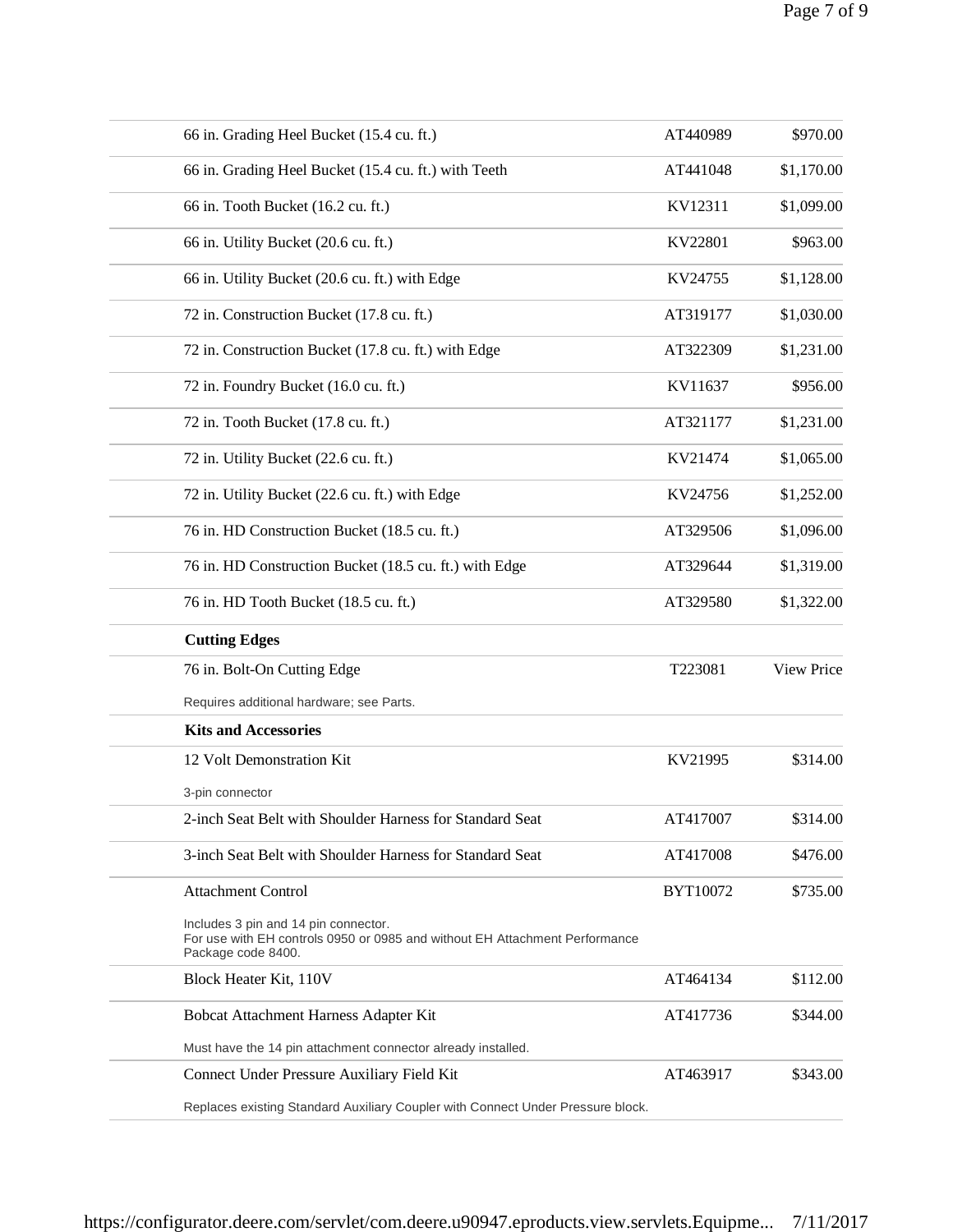| Deluxe Light Package                                                                                                                                                   | AT459829 | \$1,200.00 |
|------------------------------------------------------------------------------------------------------------------------------------------------------------------------|----------|------------|
| Includes 2 additional side lights and LED light bulbs for all exterior machine lights.                                                                                 |          |            |
| <b>EH Joystick Performance Package</b>                                                                                                                                 | BYT10454 | \$593.00   |
| Factory Code 8395 or kit AT459848 Keyless Start (Sealed Switch Module) is<br>required prior to installing EH performance package.                                      |          |            |
| Enables the following features:<br>Switchable control patterns between ISO and H<br>Selectable propel aggressiveness<br>Creeper Mode<br>Boom and Bucket speed settings |          |            |
| Engine Air Pre-Cleaner Kit                                                                                                                                             | AT440512 | \$457.00   |
| Fire Extinguisher Mounting Bracket Field Kit                                                                                                                           | AT465500 | \$36.00    |
| Fluid Sampling Field Kit                                                                                                                                               | AT464541 | \$20.00    |
| Foot Throttle Removal Kit                                                                                                                                              | AT463994 | \$52.00    |
| <b>Hazard Warning Lights</b>                                                                                                                                           | AT446202 | \$127.00   |
| Radio Field Kit                                                                                                                                                        | BYT10069 | \$510.00   |
| Rear Counterweight                                                                                                                                                     | AT421580 | \$274.00   |
| Includes 2-100 lb. weights and mounting hardware.                                                                                                                      |          |            |
| <b>SMV</b> Sign                                                                                                                                                        | KV26958  | \$77.00    |
| SSM with Anti-Theft                                                                                                                                                    | AT459848 | \$710.00   |
| Severe Duty Door                                                                                                                                                       | AT446612 | \$3,076.00 |
| Includes windshield wiper.<br>2- or 3-inch Seat Belt with Shoulder Harness required.                                                                                   |          |            |
| Single Point Lift System                                                                                                                                               | AT440657 | \$710.00   |
| Vinyl Cab Enclosure                                                                                                                                                    | AT459416 | \$357.00   |
| <b>Warning Beacon</b>                                                                                                                                                  | AT446201 | \$216.00   |
| <b>Miscellaneous</b>                                                                                                                                                   |          |            |
| 66 in. Bolt-On Cutting Edge                                                                                                                                            | U16748   | View Price |
| Requires Seven Grade 8 Plow Bolts and Nuts (PB750225)                                                                                                                  |          |            |
| 72 in. Bolt-On Cutting Edge                                                                                                                                            | T32742   | View Price |
| Requires additional hardware; see Parts.                                                                                                                               |          |            |
| <b>Tooth Bars</b>                                                                                                                                                      |          |            |
| 66 in. Tooth Bar - 7 Teeth                                                                                                                                             | KV12294  | \$475.00   |
| 66 in. Tooth Bar for BOCE - 6 Teeth                                                                                                                                    | AT347126 | \$714.00   |
| 72 in. Tooth Bar - 7 Teeth                                                                                                                                             | KV11598  | \$510.00   |